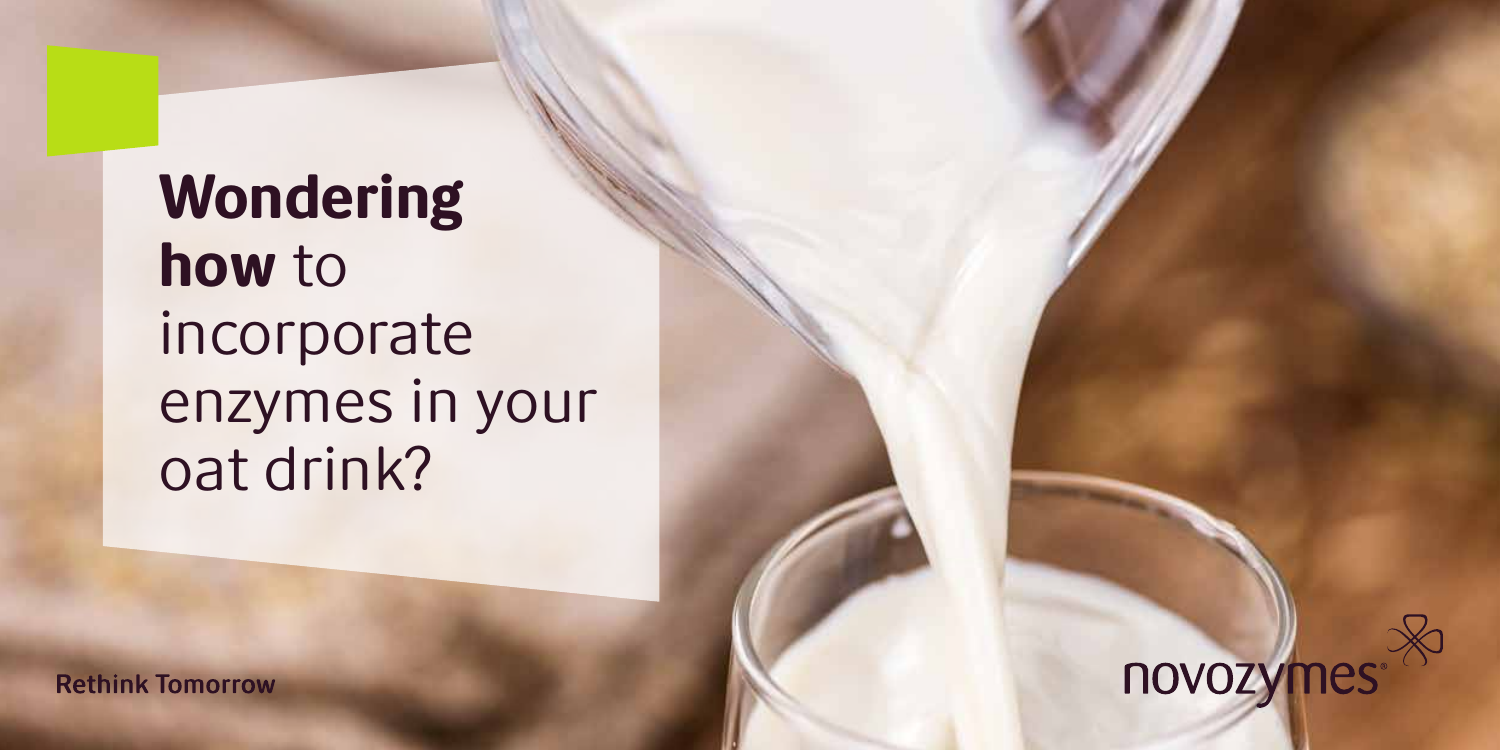#### Dear oat drink aficionado,

At Novozymes, we believe that it's always a good time for gifts.

In this one, you will find three kinds of oat drinks that go from sweet to sweeter to sweetest – just like the relationship we'd like to have with you, our prospective partner.

We've made these three oat drink prototypes with select enzymes from our Novozymes Oat 360 toolbox. The accompanying booklet will detail how we've used these enzymes in production to get the three different levels of sweetness. And finally, you'll also find the enzyme samples we've chose.

We hope you enjoy experimenting with it as much as we've enjoyed packing and sending it to you!

The absolute best wishes, The European Oat Beverage Team at Novozymes



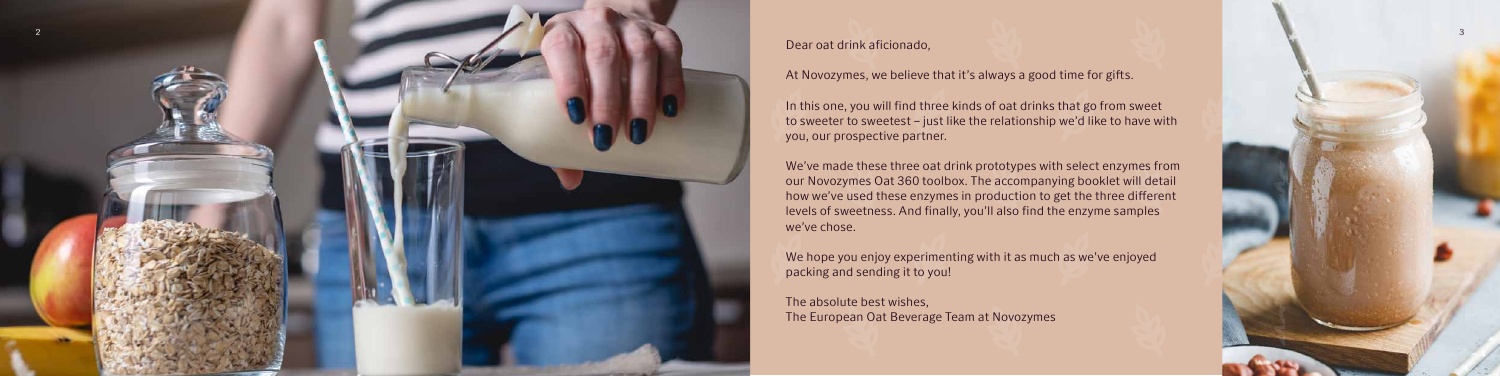4

### Low-sweetness oat beverages

Process flow to produce low-sweetness oat drinks



Step 3

Step 4

Formulation NaCl, oil, flavours, etc.

| Step 5         |  |
|----------------|--|
| Homogenization |  |

 $\begin{tabular}{|c|c|} \hline \rule{0pt}{2.5ex} \rule{0pt}{2.5ex} \rule{0pt}{2.5ex} \rule{0pt}{2.5ex} \rule{0pt}{2.5ex} \rule{0pt}{2.5ex} \rule{0pt}{2.5ex} \rule{0pt}{2.5ex} \rule{0pt}{2.5ex} \rule{0pt}{2.5ex} \rule{0pt}{2.5ex} \rule{0pt}{2.5ex} \rule{0pt}{2.5ex} \rule{0pt}{2.5ex} \rule{0pt}{2.5ex} \rule{0pt}{2.5ex} \rule{0pt}{2.5ex} \rule{0pt}{2.5ex} \rule{0pt}{2$ 

Step 2

Decanting/centrifugation



UHT treatment





### Must low-sweetness = minimal taste?

Not unless you use Novozymes BAN ® 480 L. With the dual benefit of mild sweetness generation and starch liquefaction, BAN ® 480 L delivers both flavor and process efficiency, and give you the opportunity to attain the low-sugar/zero-sugar claim and appeal to healt-conscious consumers.

Heat treated oat flour Ratio between oat flour and H 2O 1:4 to 1:6





Liquefaction tank Liquefaction enzyme addition 70-85°C, 30-60 min

Suggestion Liquefaction: 0.2% BAN® 480 L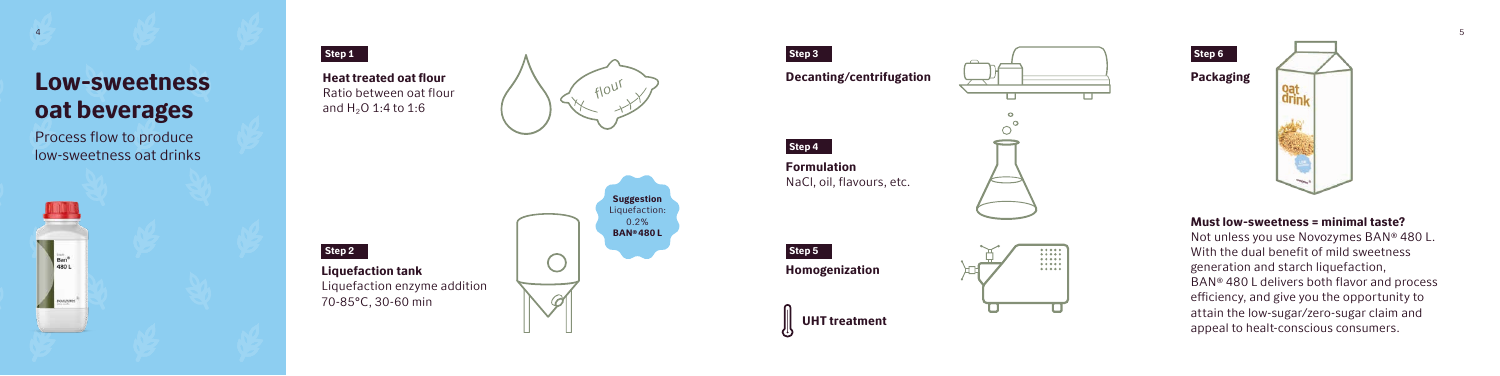## Medium-sweetness oat beverages

Process flow to produce medium-sweetness oat drinks Heat treated oat flour Ratio between oat flour and H 2O 1:4 to 1:6



Step 3

Step 2 Liquefaction tank Liquefaction enzyme addition 70-85°C, 30-60 min

> **Suggestion** Saccharification: 0.15% Fungamyl ® 800 L

Step 5

**Formulation** 

Saccharification tank

Saccharification enzyme addition

55-65°C, 15-30 min





Step 1

Step 6 Homogenization

NaCl, oil, flavours, etc.



Cooling 55-65°C















#### Medium Sweetness without added sugar

Together, Novozymes BAN ® 480 L and Fungamyl ® 800 L impart a natural, balanced sweetness that is reminiscent of dairy milk sweetness. This enzyme combo allows you to achieve this without adding any sugar or sugar supplements to your oat milk-alternative.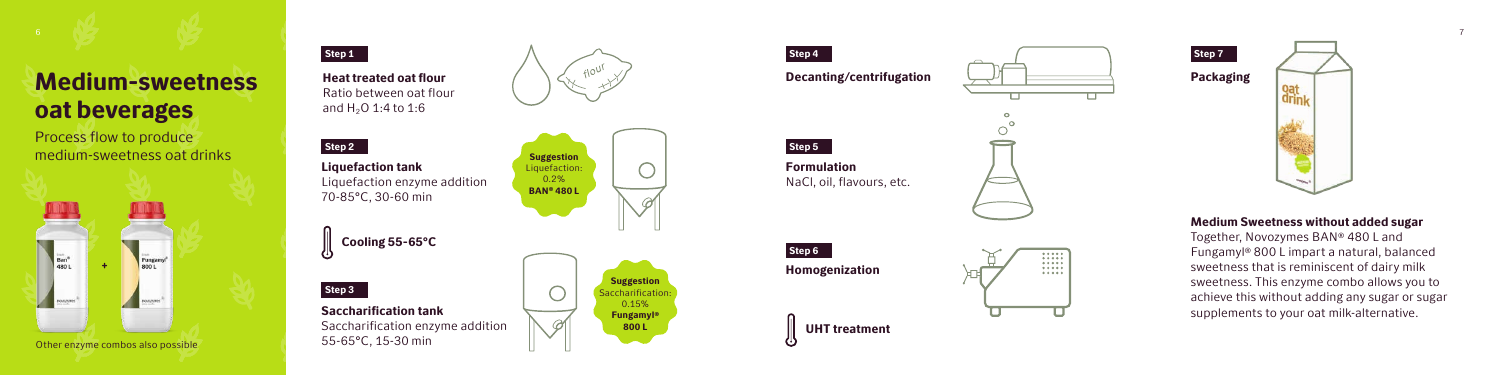

## High-sweetness oat beverages

8

Process flow to produce high-sweetness oat drinks Suggestion



Suggestion Saccharification 0.8% Amylase ® AG 300 L

Step 2 Liquefaction tank Liquefaction enzyme addition 70-85°C, 30-60 min

Other enzyme combos also possible

Heat treated oat flour Ratio between oat flour and H 2O 1:4 to 1:6





Step 3

Saccharification tank

Saccharification enzyme addition

55-65°C, 15-30 min







Cooling 55-65°C

### A super (sweet) enzyme combo

Make your choice of flavored oat milk-alternatives with the help of Novozymes BAN ® 480 L and Novozymes Amylase AG 300 L. This enzyme combo yields a high level of sweetness in oatbased drinks without the use of added sugar or sugar supplements.

Step 4

Step 5

Formulation

Step 6 Homogenization

NaCl, oil, flavours, etc.

Decanting/centrifugation



UHT treatment

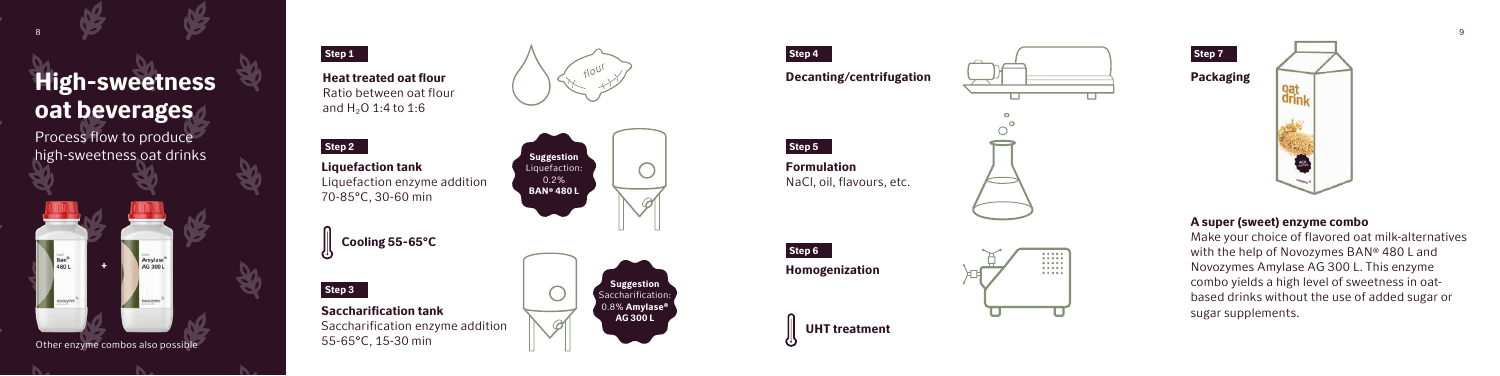### Lower emissions could mean higher sales for your oat-based beverages

The sustainability benefits of oat drinks aren't just great news for the planet. They're also great news for companies and brands that communicate them to consumers. We hope these facts will help you develop stronger sustainability messaging for your products, so you can translate lower emissions into a higher market share.

Making the switch: an easy sustainability win



Source: studies conducted by Novezymes' sustainability team, witch also defined emissions from a standard wehicle.